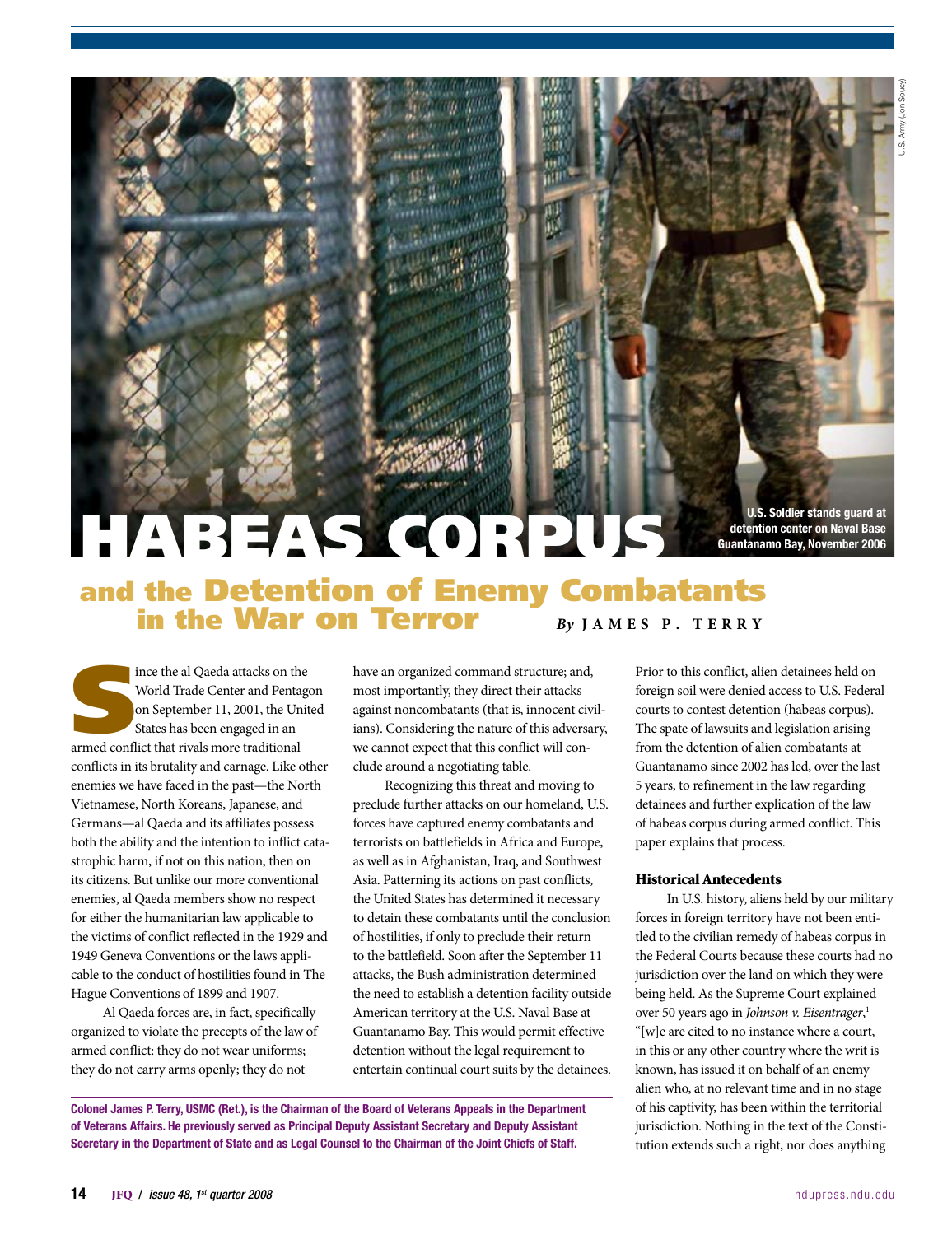| <b>Report Documentation Page</b>                                                                                                                                                                                                                                                                                                                                                                                                                                                                                                                                                                                                                                                                                                                                                                                                                                   |                             |                              |                 |                         | Form Approved<br>OMB No. 0704-0188                 |  |  |
|--------------------------------------------------------------------------------------------------------------------------------------------------------------------------------------------------------------------------------------------------------------------------------------------------------------------------------------------------------------------------------------------------------------------------------------------------------------------------------------------------------------------------------------------------------------------------------------------------------------------------------------------------------------------------------------------------------------------------------------------------------------------------------------------------------------------------------------------------------------------|-----------------------------|------------------------------|-----------------|-------------------------|----------------------------------------------------|--|--|
| Public reporting burden for the collection of information is estimated to average 1 hour per response, including the time for reviewing instructions, searching existing data sources, gathering and<br>maintaining the data needed, and completing and reviewing the collection of information. Send comments regarding this burden estimate or any other aspect of this collection of information,<br>including suggestions for reducing this burden, to Washington Headquarters Services, Directorate for Information Operations and Reports, 1215 Jefferson Davis Highway, Suite 1204, Arlington<br>VA 22202-4302. Respondents should be aware that notwithstanding any other provision of law, no person shall be subject to a penalty for failing to comply with a collection of information if it<br>does not display a currently valid OMB control number. |                             |                              |                 |                         |                                                    |  |  |
| <b>1. REPORT DATE</b><br>2008                                                                                                                                                                                                                                                                                                                                                                                                                                                                                                                                                                                                                                                                                                                                                                                                                                      |                             | 2. REPORT TYPE               |                 | <b>3. DATES COVERED</b> |                                                    |  |  |
| <b>4. TITLE AND SUBTITLE</b>                                                                                                                                                                                                                                                                                                                                                                                                                                                                                                                                                                                                                                                                                                                                                                                                                                       |                             |                              |                 |                         | 5a. CONTRACT NUMBER                                |  |  |
| Habeas Corpus and the Detention of Enemy Combatants in the War on                                                                                                                                                                                                                                                                                                                                                                                                                                                                                                                                                                                                                                                                                                                                                                                                  |                             |                              |                 |                         | <b>5b. GRANT NUMBER</b>                            |  |  |
| <b>Terror</b>                                                                                                                                                                                                                                                                                                                                                                                                                                                                                                                                                                                                                                                                                                                                                                                                                                                      |                             | 5c. PROGRAM ELEMENT NUMBER   |                 |                         |                                                    |  |  |
| 6. AUTHOR(S)                                                                                                                                                                                                                                                                                                                                                                                                                                                                                                                                                                                                                                                                                                                                                                                                                                                       |                             |                              |                 |                         | 5d. PROJECT NUMBER                                 |  |  |
|                                                                                                                                                                                                                                                                                                                                                                                                                                                                                                                                                                                                                                                                                                                                                                                                                                                                    |                             |                              |                 |                         | <b>5e. TASK NUMBER</b>                             |  |  |
|                                                                                                                                                                                                                                                                                                                                                                                                                                                                                                                                                                                                                                                                                                                                                                                                                                                                    |                             |                              |                 |                         | <b>5f. WORK UNIT NUMBER</b>                        |  |  |
| 7. PERFORMING ORGANIZATION NAME(S) AND ADDRESS(ES)<br>National Defense University, Institute for National Strategic Studies, 260<br>Fifth Ave SW Fort Lesley J. McNair, Washington, DC, 20319                                                                                                                                                                                                                                                                                                                                                                                                                                                                                                                                                                                                                                                                      |                             |                              |                 |                         | 8. PERFORMING ORGANIZATION<br><b>REPORT NUMBER</b> |  |  |
| 9. SPONSORING/MONITORING AGENCY NAME(S) AND ADDRESS(ES)                                                                                                                                                                                                                                                                                                                                                                                                                                                                                                                                                                                                                                                                                                                                                                                                            |                             |                              |                 |                         | 10. SPONSOR/MONITOR'S ACRONYM(S)                   |  |  |
|                                                                                                                                                                                                                                                                                                                                                                                                                                                                                                                                                                                                                                                                                                                                                                                                                                                                    |                             |                              |                 |                         | <b>11. SPONSOR/MONITOR'S REPORT</b><br>NUMBER(S)   |  |  |
| 12. DISTRIBUTION/AVAILABILITY STATEMENT<br>Approved for public release; distribution unlimited.                                                                                                                                                                                                                                                                                                                                                                                                                                                                                                                                                                                                                                                                                                                                                                    |                             |                              |                 |                         |                                                    |  |  |
| <b>13. SUPPLEMENTARY NOTES</b><br>The original document contains color images.                                                                                                                                                                                                                                                                                                                                                                                                                                                                                                                                                                                                                                                                                                                                                                                     |                             |                              |                 |                         |                                                    |  |  |
| 14. ABSTRACT                                                                                                                                                                                                                                                                                                                                                                                                                                                                                                                                                                                                                                                                                                                                                                                                                                                       |                             |                              |                 |                         |                                                    |  |  |
| <b>15. SUBJECT TERMS</b>                                                                                                                                                                                                                                                                                                                                                                                                                                                                                                                                                                                                                                                                                                                                                                                                                                           |                             |                              |                 |                         |                                                    |  |  |
| <b>16. SECURITY CLASSIFICATION OF:</b>                                                                                                                                                                                                                                                                                                                                                                                                                                                                                                                                                                                                                                                                                                                                                                                                                             | <b>17. LIMITATION OF</b>    | 18. NUMBER                   | 19a. NAME OF    |                         |                                                    |  |  |
| a. REPORT<br>unclassified                                                                                                                                                                                                                                                                                                                                                                                                                                                                                                                                                                                                                                                                                                                                                                                                                                          | b. ABSTRACT<br>unclassified | c. THIS PAGE<br>unclassified | <b>ABSTRACT</b> | OF PAGES<br>5           | <b>RESPONSIBLE PERSON</b>                          |  |  |

| <b>Standard Form 298 (Rev. 8-98)</b> |                               |  |  |
|--------------------------------------|-------------------------------|--|--|
|                                      | Prescribed by ANSI Std Z39-18 |  |  |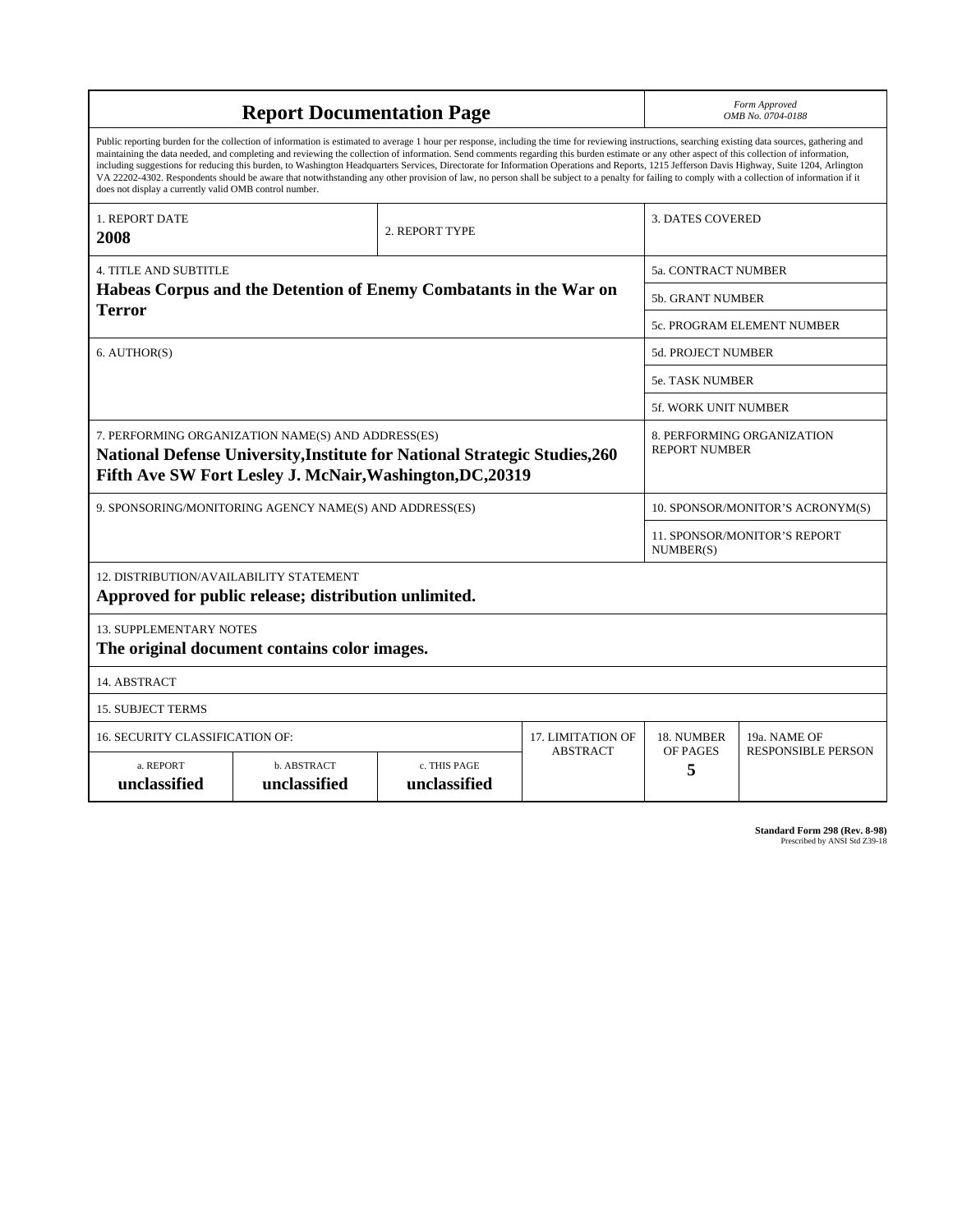in our statutes."2 The implementing legislation, 28 U.S.C. 2241, similarly limited access to the courts to those within its jurisdiction.<sup>3</sup>

An underlying concern in granting access to U.S. courts to alien combatants detained abroad during armed conflict, quite apart from the jurisdictional element, relates to the nature of warfare. The witnesses who would be needed to provide personal testimony and rebut the aliens' contentions in a judicial forum, as opposed to an administrative one, are engaged in military operations or subject to commitment to combat. Requiring them to leave their units and appear in habeas proceedings would be both disruptive and divisive. The original documents necessary to present the Government's position would likely not be available until all hostilities are concluded. Identification and transport of foreign witnesses demanded by the detainees for inperson testimony would often prove infeasible, if not logistically impossible. Moreover, there is no authority over such foreign witnesses and their appearance could not be assured.

In fact, the historical common law underpinnings of the legal right to habeas corpus, and its limitations, reflect many of the tenets of the *Eisentrager* case. The history of habeas corpus as the "symbol and guardian of individual liberty"4 for English and now American citizens is well established. What we know now as the "Great Writ" originated as the "prerogative writ of the Crown,"<sup>5</sup> its original purpose being to bring people *within the jurisdiction* into court, rather than out of imprisonment.<sup>6</sup> By the early 13<sup>th</sup> century, the use of the writ to bring people to court was a commonly invoked aspect of English law.7

The reformation of the writ to one in which freedom from incarceration was the focus can be traced to the  $14<sup>th</sup>$  century when, as an aspect of the Norman conquest, the French developed a centralized judicial framework over existing local courts. During this period, prisoners began to initiate habeas proceedings to challenge the legality of their detention. The first such use was by members of the privileged class who raised habeas claims in the superior central courts to challenge their convictions in the local inferior courts. The central courts would often grant such writs to assert the primacy of their jurisdiction. Thus, the rationale behind the grant of these writs more often focused on the jurisdiction of the particular court than concerns over the liberty of the petitioners.

The availability and meaning of habeas corpus expanded in the 15<sup>th</sup> century. The writ became a favorite tool of both the judiciary and Parliament in contesting the Crown's assertion of unfettered power.<sup>8</sup> By the late 1600s, habeas corpus was "the most usual remedy by which a man is restored again to his liberty, if he has been against the law deprived of it."9 Despite its status, it was not uncommon for the Crown to suspend the right during periods of insurrection, during conspiracies against the King (1688 and 1696), during the American Revolution, and during other periods in the 18<sup>th</sup> century.<sup>10</sup>

In the early American colonies, New Hampshire, Georgia, and Massachusetts adopted provisions in their constitutions prohibiting suspension of the right of habeas corpus for their citizens under nearly all circumstances.<sup>11</sup> During debate on the U.S. Constitution, some delegates in Philadelphia sought a guarantee of habeas corpus in the Federal Constitution.12 The compromise that emerged forbade the suspension of habeas corpus unless necessary in the face of "rebellion or invasion."13 Despite the compromise, habeas corpus remains the only writ at common law referenced in the Constitution. In section 14 of the Judiciary Act of 1789,<sup>14</sup> moreover, the Congress

*an underlying concern in granting access to U.S. courts to alien combatants detained abroad during armed conflict relates to the nature of warfare*

Right: Abraham Lincoln's letter to Edwin M. Stanton, May 13, 1863, suspending writ of habeas corpus Below: Detention compound for Cuban nationals captured during Operation *Urgent Fury*, October 1983

specifically gave authority to the newly created Federal courts to issue the writ.

Suspension of the writ had been authorized by Congress only four times in the Nation's history<sup>15</sup> prior to Congress' and the Court's consideration of the Guantanamo detainees. The first occurred during the Civil War when Congress, after the fact, gave approval to President Abraham Lincoln's earlier permission to his commanding General of the Army, Winfield Scott, to suspend the right between Washington and Philadelphia. This was in response to rioting by Southern sympathizers as Union troops moved down the coast.<sup>16</sup> The second occurred after the Civil War when Congress, in the Ku Klux Klan Act, gave President Ulysses Grant authority to suspend the writ in four South Carolina counties where rebellion was raging.<sup>17</sup> The third

Executive Mansion. National Archives



DOD (Gary Miller)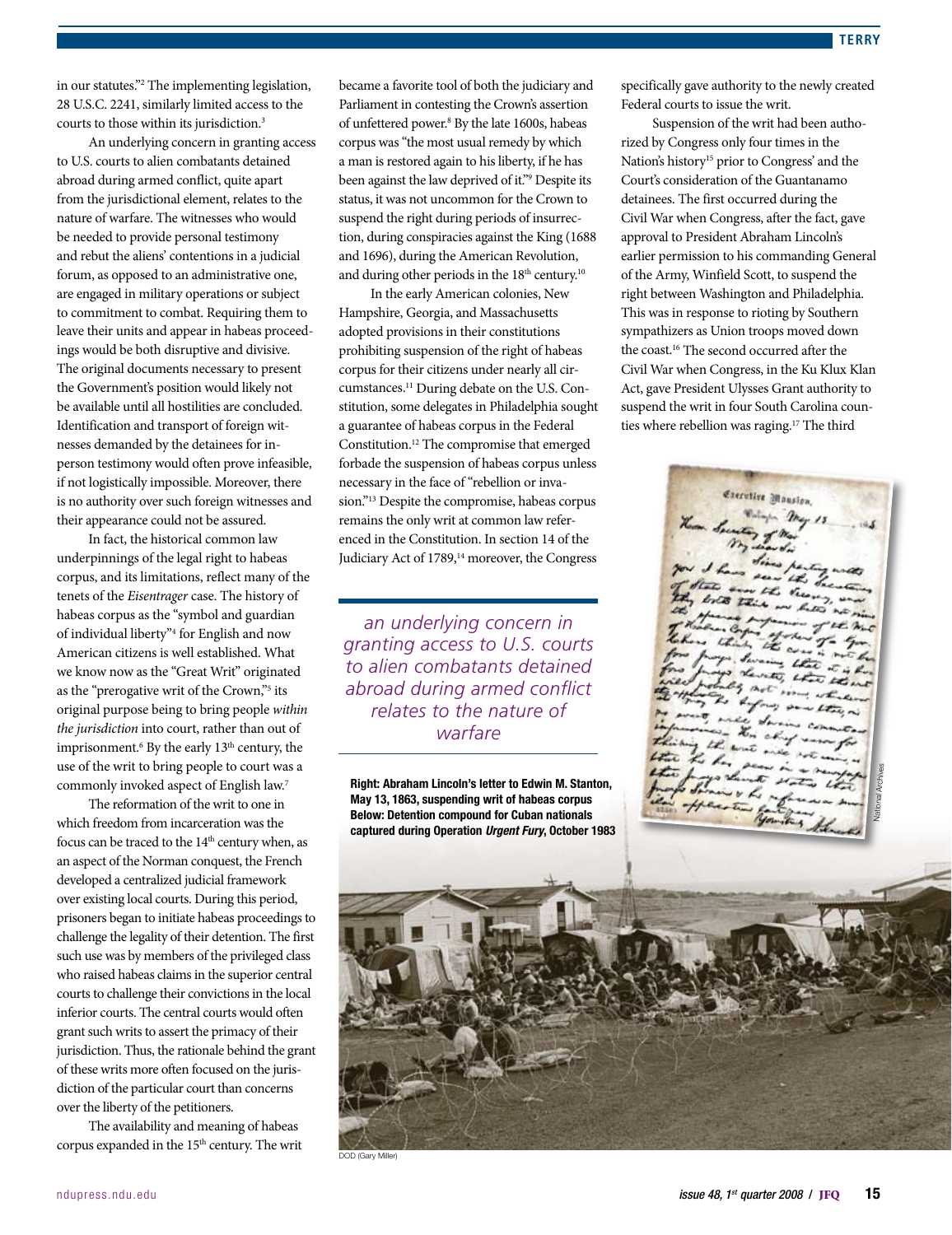# FORUM | Habeas Corpus

and fourth authorizations occurred in 1902 and 1941, respectively. During the insurrection in the Philippines following the Spanish-American War, President William McKinley sought and obtained congressional authorization to suspend the writ.<sup>18</sup> Similarly, in 1941, immediately after the Japanese attacked Pearl Harbor, President Franklin Roosevelt asked Congress to suspend habeas corpus throughout the islands, and that body authorized the territorial Governor of Hawaii to temporarily do so. Unlike the current circumstance involving the Guantanamo detainees, each of the prior suspensions of the right involved "rebellion or invasion," as required by Article I of the Constitution. *But rebellion or invasion has never been required to preclude habeas jurisdiction if the detainee was held outside U.S. territory*.

In each of the four instances cited, Congress was authorizing suspension of habeas corpus over territory in which the United States was sovereign. Conversely, in the 1950 *Eisentrager* decision, where the Supreme Court held that the right of judicial access in habeas cases did not extend beyond the territorial jurisdiction of the United States, the part of Germany where Eisentrager was held and the confinement facility in which he was incarcerated were under the complete control and authority of American forces, but it was not U.S. sovereign territory.

The foreign detention in *Eisentrager* had been informed by the Government's experience in two principal cases arising from World War II. In *Ex parte Quirin*, 19 a 1942 Supreme Court decision, German saboteurs were captured in the United States and tried before a military commission similar to that established for the Guantanamo detainees. The Presidential Proclamation establishing their military tribunal, by its terms, had precluded access to the Federal courts.20 Held in a Federal confinement facility in Washington, DC, the saboteurs nevertheless sought relief through a petition for a writ of habeas corpus in the U.S. district court. The Supreme Court, in rejecting arguments by the Solicitor General that judicial access through a writ of habeas corpus was precluded by the Presidential Proclamation, stated that "neither the Proclamation nor the fact they are enemy aliens forecloses consideration by the courts of petitioners' contention that the Constitution and laws of the United States constitutionally enacted forbid their trial by military commission."21

In 1948, in *Ahrens v. Clark*, 22 the Supreme Court addressed the habeas petitions of 120 German nationals held on Ellis Island in New York awaiting deportation to Germany. Filing

their petitions in the U.S. District Court for the District of Columbia, the German petitioners named the Attorney General, located in the District, respondent in their suit under the theory that they were under his control. The Supreme Court dismissed. The court held that a district court may only grant a writ of habeas corpus to a prisoner confined within its territorial jurisdiction. The court addressed the "immediate custodian rule," discussed more fully below, only in passing. The ruling stated: "Since there is a defect in the jurisdiction of the District Court that remains uncured, we do not reach the question whether the Attorney General is the proper respondent."23 The Court's reasoning in *Ahrens* concerning the locus of incarceration would be heavily relied upon by Justice William Rehnquist in his decision in *Padilla*, discussed below.<sup>24</sup>

In the current war on terror, the detainees held at Guantanamo are under the complete control of U.S. forces but on territory over which the Republic of Cuba is sovereign.25 Until 2004, the Bush administration was successful, as reflected in *Al Odah v. United States*, 26 in precluding access to U.S. Federal courts on the part of detainees based on our lack of sovereignty over the Guantanamo Naval facility. This changed with the Supreme Court's decisions in the Enemy Combatant Cases of 2004.<sup>27</sup>

*held in a Federal confinement facility in Washington, DC, the saboteurs nevertheless sought relief through a petition for a writ of habeas corpus in the U.S. district court*

#### Enemy Combatant Cases

The Enemy Combatant Cases decided by the Supreme Court, *Rasul v. Bush*, *Padilla v. Rumsfeld*, and *Hamdi v. Rumsfeld*, 28 were collectively interpreted by many as strong judicial direction for the administration on its detainee policies. These cases addressed both foreign detention of enemy combatants and their detention within the United States. In ruling against the Government in *Rasul v. Bush*, the Supreme Court, per Justice John Paul Stevens, reversed the DC Circuit in *Al Odah v. United States*29 and held that the Federal habeas statute, 22 U.S.C. 2241, extended to alien detainees<sup>30</sup> at Guantanamo. The Court decided "the narrow but important question whether United States courts lack jurisdiction to consider challenges

to the legality of detention of foreign nationals captured abroad in connection with hostilities and incarcerated at the Guantanamo Bay Naval Base, Cuba."31 Although the Guantanamo detainees themselves were held to be beyond the district court's jurisdiction, the Supreme Court determined that the district court's jurisdiction over the detainees' military custodians was sufficient to provide it subject matter jurisdiction over the aliens' habeas corpus claims under section 2241.32 The Court also found subject matter jurisdiction over the detainees' non-habeas claims (5th Amendment) because it found that nothing in the Federal question statute<sup>33</sup> or the Alien Tort Act<sup>34</sup> excluded aliens outside the United States from bringing these claims in Federal court.35

In *Padilla v. Rumsfeld*, decided the same day, the Court, per Justice Rehnquist, determined that there was no jurisdiction in a New York District Court to hear the habeas petition of Jose Padilla, a U.S. citizen confined in a Charleston, South Carolina, naval brig



Brig Gen Thomas Hemingway, USAF, and DOD Principal Deputy General Counsel Dan Dell'Orto brief reporters about conduct of Military Commissions

after being transferred from New York as an alleged enemy combatant. The Supreme Court found that the only person who could be named as respondent in the habeas petition was the custodian of the Charleston brig, Commander Melanie Marr, as she was the only one of the named respondents who could produce the body. She, however, was not within the jurisdiction of the Southern District of New York. The Court, in dismissing the habeas petition, found that Secretary of Defense Donald Rumsfeld likewise could not be considered Padilla's custodian or named as respondent of the petition, as he did not qualify as such under the immediate custodian rule, nor was his Pentagon office within the jurisdiction of the District Court in New York.

In *Hamdi v. Rumsfeld*, the third of the Enemy Combatant Cases, the Supreme Court provided clear guidance on the protections to be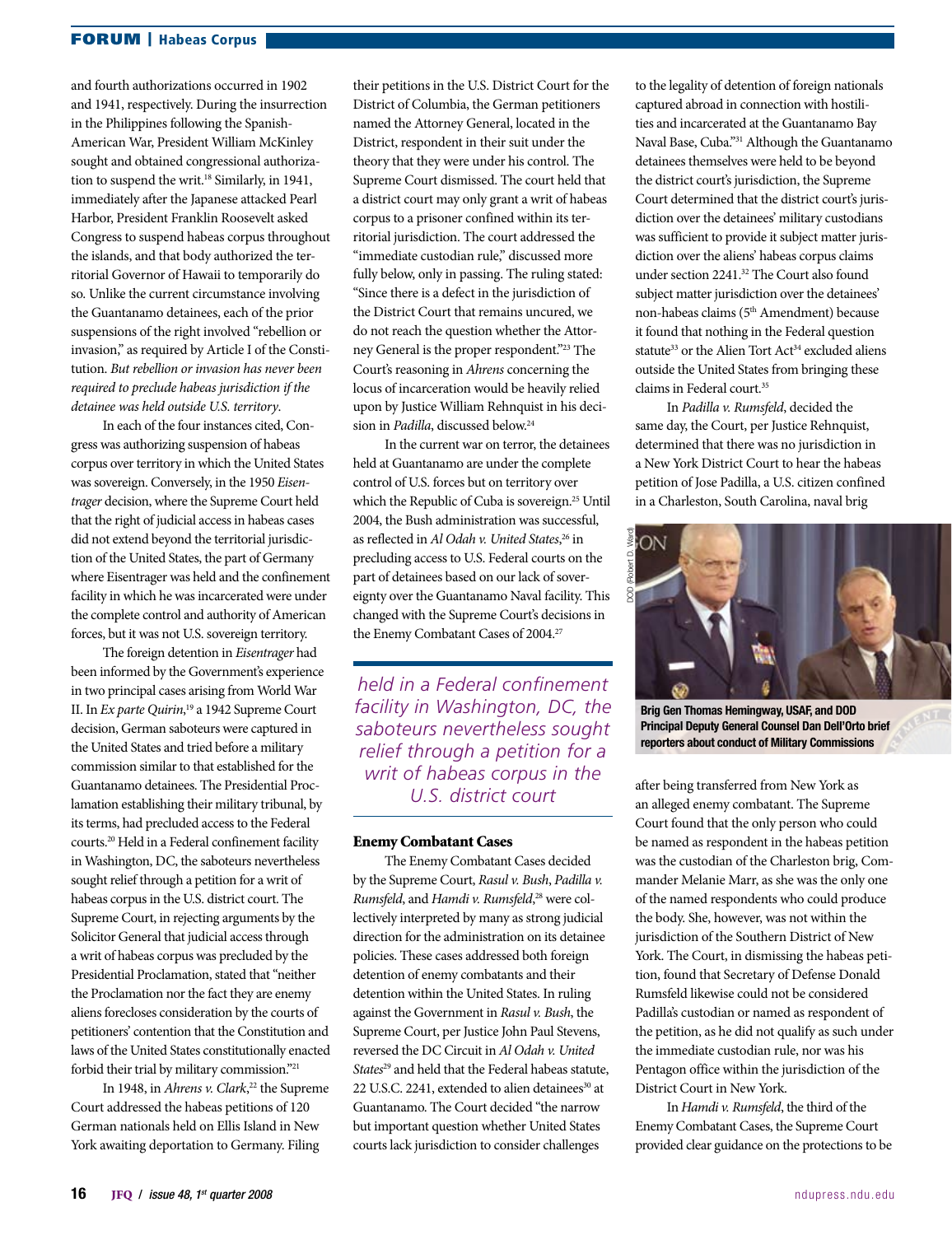afforded enemy combatants in custody. From the standpoint of jurisdiction, there were no significant issues raised in Hamdi's habeas petition, and the Supreme Court considered the case on its merits. The petitioner, Hamdi, a U.S. citizen of Saudi origin, was incarcerated in the brig at the U.S. Naval Base in Norfolk, Virginia, as an alleged enemy combatant serving in Afghanistan. The petition was filed in the Eastern District of Virginia, the locus of Secretary Rumsfeld (the Pentagon is in Arlington), and the commanding officer of the Norfolk brig, satisfying the immediate custodian rule. The case is significant in holding that enemy combatants detained by the U.S. military in furtherance of

*in* Hamdi v. Rumsfeld*, the Supreme Court provided clear guidance on the protections to be afforded enemy combatants in custody*



ASD for Detainee Affairs Cully Stimson and Deputy Chief of Staff for Intelligence, LTG John Kimmons, USA, brief reporters on handling of detainees

the war on terror are entitled to due process protections, specifically "notice of the factual basis for the classification, and a fair opportunity to rebut the Government's factual assertions."36

## Congressional Response

The Congress, at administration urging, responded quickly to the decision in *Rasul v. Bush* with the Detainee Treatment Act of 2005.37 This legislation was designed to restore the status quo reflected in *Eisentrager*, at least with respect to Guantanamo detainees. In this act, Congress added a subsection (e) to 28 U.S.C. 2241, the habeas statute. This new provision stated that:

*[e]xcept as provided in section 1005 of the Detainee Treatment Act, no court, justice, or judge may exercise jurisdiction over*

- *(1) an application for a writ of habeas corpus filed by or on behalf of an alien detained by the Department of Defense at Guantanamo Bay, Cuba; or*
- *(2) any other action against the United States or its agents relating to any aspect of the detention by the Department of Defense of any alien at Guantanamo Bay, Cuba, who*
	- *(A) is currently in military custody; or*
	- *(B) has been determined by the United States Court of Appeals for the District of Columbia Circuit . . . to have been properly detained as an enemy combatant.*<sup>38</sup>

The act further provided in section 1005 for exclusive judicial review of Combatant Status Review Tribunal determinations and Military Commission decisions in the DC Circuit.39 On its face, this legislation appeared to have undone the harm created by *Rasul* and restored the delicate balance created years earlier by *Eisentrager*.

In June 2006, however, the Supreme Court, in *Hamdan v. Rumsfeld*, 40 interpreted the Detainee Treatment Act restrictively, finding that it only applied prospectively from the date of enactment and did not remove jurisdiction from the Federal courts in habeas proceedings pending on that date. The Court pointed to section 1005(h) of the act, which states that subsections  $(e)(2)$  and  $(e)(3)$  of section 1005 "shall apply with respect to any claim . . . that is pending on or after the date of the enactment of this Act," and then compared this with subsection (e)(1). The Court found that no similar provision stated whether subsection (e)(1), the dispositive subsection, applied to pending habeas cases. Finding that Congress "chose not to so provide . . . after having been provided with the option," the Court concluded that "[t]he omission [wa]s an integral part of the statutory scheme."<sup>41</sup>

Frustrated once again, Congress quickly passed the Military Commissions Act of 2006,<sup>42</sup> which, in section 7, again amended section 2241(e) (habeas statute) to clearly provide that subsection (e)(1) "shall apply to all cases, without exception, pending on or after the date of enactment."43 Both the proponents and opponents of section 7 understood the provision to eliminate habeas jurisdiction over pending detainee cases.

Nevertheless, the detainees in *Hamdan* were undeterred. Despite the fact that anyone who followed the interplay between Congress and the Supreme Court knew full well that the sole purpose of the 2006 Military Commissions Act was to overrule *Hamdan*, the detainees claimed otherwise. In *Boumediene v. Bush*, 44 the same detainees urged the DC Circuit to find that habeas jurisdiction had not been repealed. Arguing that if Congress had intended to remove jurisdiction in their cases, it should have expressly stated in section 7(b) that habeas cases were included among "all cases, without exception, pending on or after" the Military Commissions Act became law. Otherwise, they argued, the Military Commissions Act did not represent an "unambiguous statutory directive" to repeal habeas corpus jurisdiction.<sup>45</sup> The DC Circuit, however, made clear in its February 20, 2007, decision in *Boumediene* that the Military Commissions Act applied to the detainees' habeas petitions.

On June 20, 2007, the Court of Appeals for the DC Circuit further denied the appellant Boumediene's motion to hold the collected cases in abeyance and to stay issuance of the mandate.46 This followed the Supreme Court's April 2, 2007, denial of the appellants' petition for a writ of certiorari.<sup>47</sup> On June 29, 2007, however, the Supreme Court vacated its prior denial and granted the detainees' petition for a writ of certiorari. As of this writing, the outcome of the detainees' jurisdictional arguments awaits the Fall 2007/Spring 2008 terms of the Court.

# Suspension Clause Relationship to **Detainees**

Separate from, but related to, the jurisdictional arguments of the detainees are their claims under the Suspension Clause<sup>48</sup> of the Constitution. The Supreme Court held in 2001 that the Suspension Clause protects the writ of habeas corpus "as it existed in 1789," when the first Judiciary Act created the Federal court system and granted jurisdiction to those courts to issue writs of habeas corpus. Before the DC Circuit in the *Boumediene* appeal, however, appellants argued that in 1789, the privilege of the writ extended to aliens outside the sovereign's territory.

Unfortunately, in none of the cases cited by appellants were the aliens outside the territory of the sovereign. More significantly, the historical antecedents in England upon which U.S. practice is based show that the writ was simply not available in any land not the sovereign territory of the Crown. As Lord Mansfield explained in *Rex v. Cowle*, 49 cited with authority in *Boumediene*, "To foreign dominions . . . this Court has no power to send any writ of